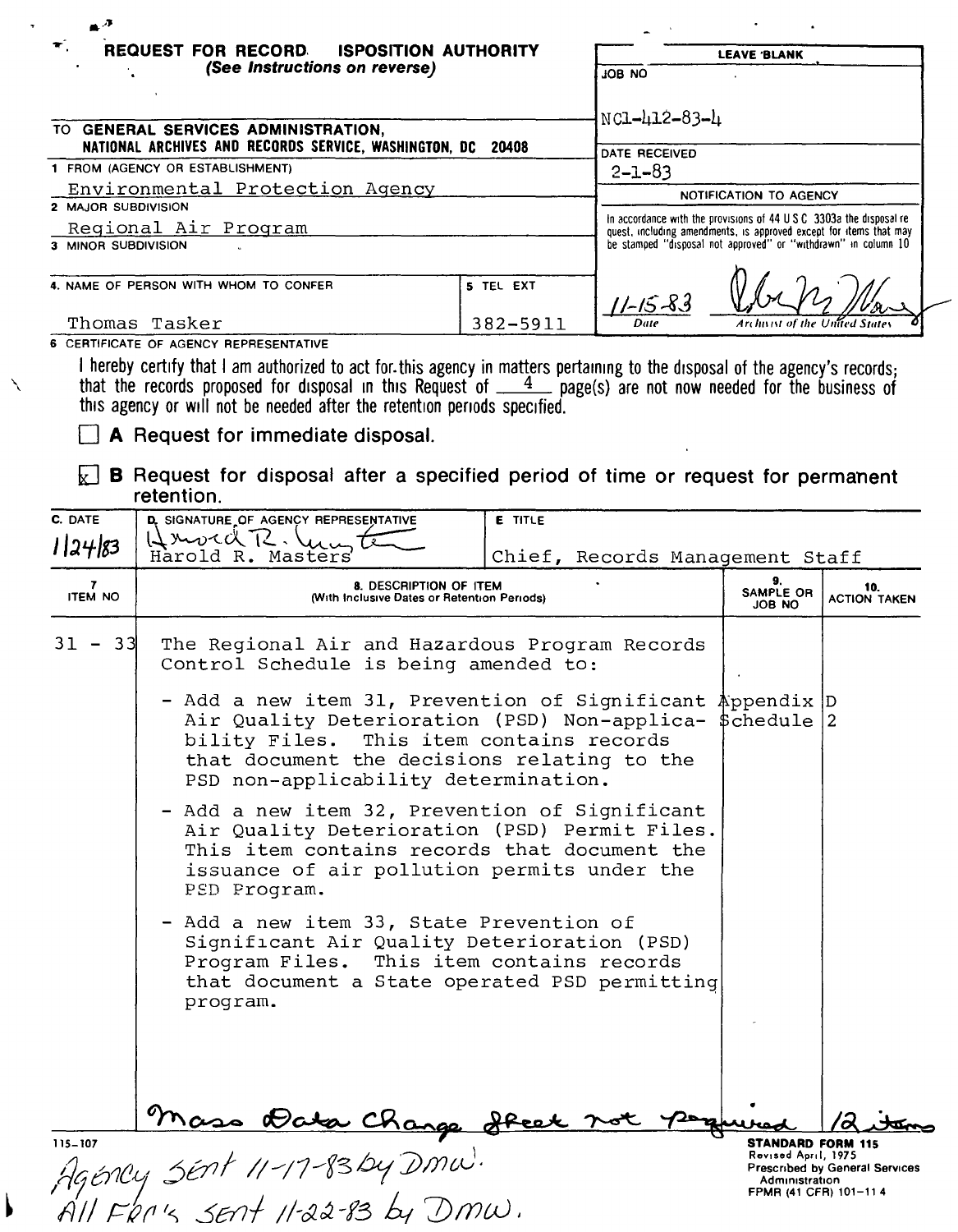| JOB NO<br><b>Request for Records Disposition Authority-Continuation</b> |                                                                                                                                                                                                                                           |  |                          | PAGE OF<br>$2$ of $2$     |  |
|-------------------------------------------------------------------------|-------------------------------------------------------------------------------------------------------------------------------------------------------------------------------------------------------------------------------------------|--|--------------------------|---------------------------|--|
| $\mathbf{7}$<br><b>ITEM NO</b>                                          | 8 DESCRIPTION OF ITEM<br>(With Inclusive Dates or Retention Periods)                                                                                                                                                                      |  | 9<br>SAMPLE OR<br>JOB NO | 10<br><b>ACTION TAKEN</b> |  |
| $31 - 33$                                                               | Regional Air and Hazardous Program Records<br>Control Schedule (continued)                                                                                                                                                                |  | Appendix D<br>Schedule 2 |                           |  |
|                                                                         | The schedule is also being amended to provide<br>for either a paper record system or a micro-<br>graphic record system. Coverage for both<br>media of records is necessary because some<br>regions have begun to microfilm these records. |  |                          |                           |  |
|                                                                         | Attached is a copy of the EPA Records Control<br>for the three series of records.                                                                                                                                                         |  |                          |                           |  |
|                                                                         |                                                                                                                                                                                                                                           |  |                          |                           |  |
|                                                                         |                                                                                                                                                                                                                                           |  |                          |                           |  |
|                                                                         |                                                                                                                                                                                                                                           |  |                          |                           |  |
|                                                                         |                                                                                                                                                                                                                                           |  |                          |                           |  |
|                                                                         |                                                                                                                                                                                                                                           |  |                          |                           |  |
|                                                                         |                                                                                                                                                                                                                                           |  |                          |                           |  |
|                                                                         |                                                                                                                                                                                                                                           |  |                          |                           |  |
|                                                                         |                                                                                                                                                                                                                                           |  |                          |                           |  |
|                                                                         |                                                                                                                                                                                                                                           |  |                          |                           |  |
|                                                                         |                                                                                                                                                                                                                                           |  |                          |                           |  |
|                                                                         |                                                                                                                                                                                                                                           |  |                          |                           |  |

 $\mathcal{O}(\mathcal{O}(\log n))$ 

 $\omega$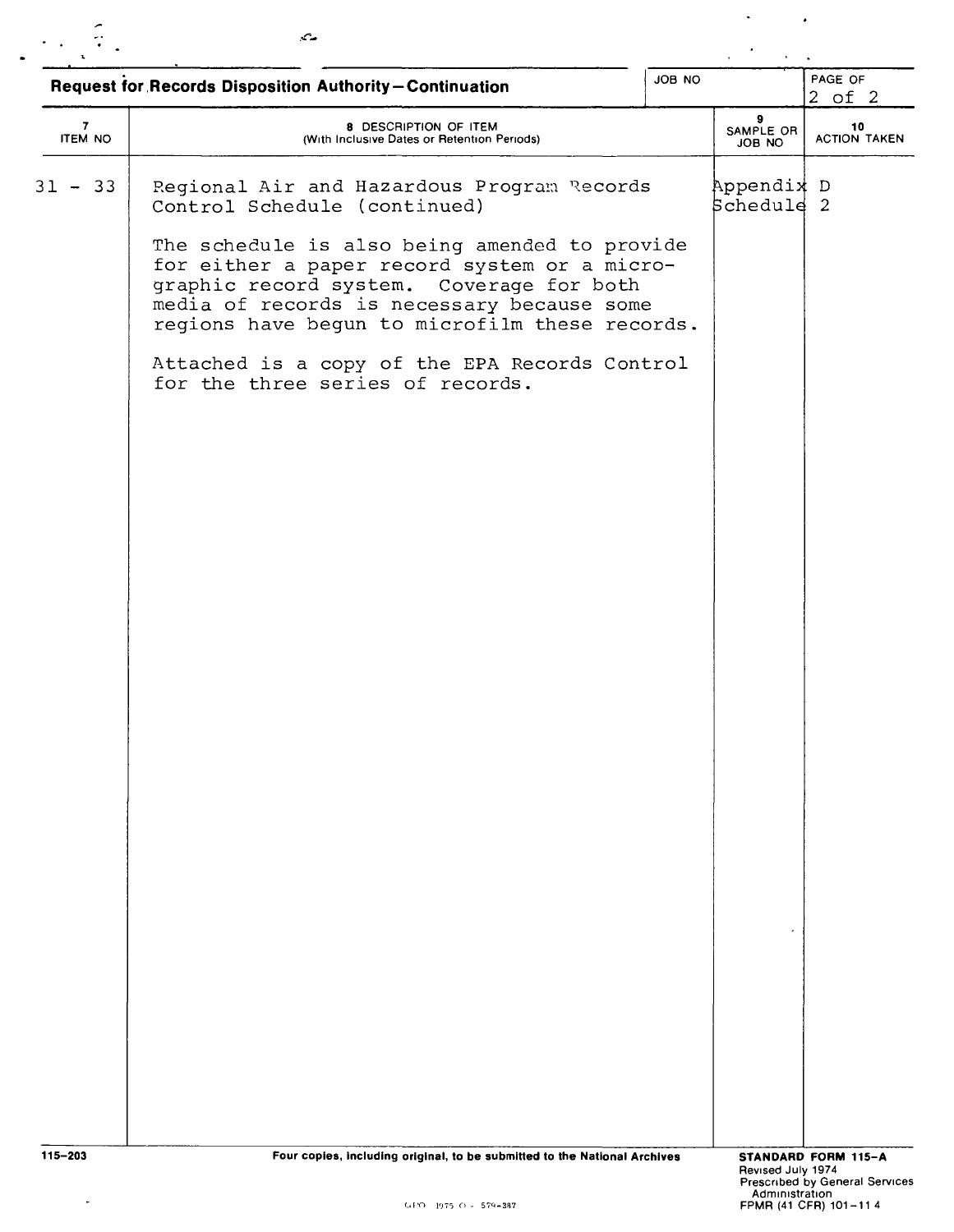| <b>SCHED NO</b><br>U.S. ENVIRONMENTAL PROTECTION AGENCY-RECORDS CONTROL SCHEDULES |                                                                                                                                                                                                                                                                                                                                                                                                                                                                                                                                                                                                                                                                                                                                                                                                                                                                   |                                                                                                                                                                                                                                                                                                                                                                                                                                                                                                                                         |                |
|-----------------------------------------------------------------------------------|-------------------------------------------------------------------------------------------------------------------------------------------------------------------------------------------------------------------------------------------------------------------------------------------------------------------------------------------------------------------------------------------------------------------------------------------------------------------------------------------------------------------------------------------------------------------------------------------------------------------------------------------------------------------------------------------------------------------------------------------------------------------------------------------------------------------------------------------------------------------|-----------------------------------------------------------------------------------------------------------------------------------------------------------------------------------------------------------------------------------------------------------------------------------------------------------------------------------------------------------------------------------------------------------------------------------------------------------------------------------------------------------------------------------------|----------------|
|                                                                                   | TITLE OF SCHEDULE<br>AIR AND HAZARDOUS MATERIALS PROGRAM RECORDS                                                                                                                                                                                                                                                                                                                                                                                                                                                                                                                                                                                                                                                                                                                                                                                                  | COVERAGE OF SCHEDULE<br>REGIONAL OFFICES                                                                                                                                                                                                                                                                                                                                                                                                                                                                                                | $\overline{2}$ |
| <b>ITEM</b>                                                                       | NAME AND DESCRIPTION OF RECORD/FILE                                                                                                                                                                                                                                                                                                                                                                                                                                                                                                                                                                                                                                                                                                                                                                                                                               | RETENTION PERIOD ANO DISPOSITION                                                                                                                                                                                                                                                                                                                                                                                                                                                                                                        |                |
| 31.I                                                                              | Prevention of Significant Air Quality Deterioration (PSD)<br>Non-applicability Files. Contains records that document<br>the decisions relating to the PSD non-applicability<br>determination. Records consist of source data and request<br>for non-applicability determination, related correspondence<br>between State and EPA, technical evaluation and EPA<br>determination.                                                                                                                                                                                                                                                                                                                                                                                                                                                                                  | PAPER RECORD SYSTEM<br>Retention: Retain 5 years.<br>Disposition: Break file upon issuance of non-applicability<br>determination. Keep in office for 1 year, then transfer to<br>the Federal Records Center. Destroy when 5 years old.<br>MICROGRAPHIC RECORD SYSTEM<br>Retention:<br>a. Paper Records. Retain until conversion to microform                                                                                                                                                                                            |                |
|                                                                                   |                                                                                                                                                                                                                                                                                                                                                                                                                                                                                                                                                                                                                                                                                                                                                                                                                                                                   | has been completed.<br>b. Microform Copy (Official Record Copy). Retain 5 years.<br>Disposition:<br>a. Paper Records. Keep in office until conversion to<br>microform has been completed and microform is verified<br>for completeness, then destroy.<br>b. Microform Copy (Official Record Copy). Break file wpon<br>issuance of non-applicability determination. Keep in<br>office for 1 year, then transfer to the Federal Records<br>Center. Destroy when 5 years old.<br>c. Other Microform Copies. Destroy when no longer needed. |                |
| 32.1                                                                              | Prevention of Significant Air Quality Deterioration (PSD)<br>Permit Files. Contains records used in issuance of air<br>pollution permits under the Prevention of Significant Air<br>Quality Deterioration (PSD) Program. Permits issued to<br>municipal, State, industrial and Federal air pollution<br>sources by EPA reqional offices. Records consist of<br>application for permit; correspondence with applicant and<br>State agency; technical, monitoring, and modeling analyses;<br>copy of public notice and comments; copy of preliminary<br>determination; copy of summary reports and technical<br>support document; copy of the final determination; and copy }<br>of the final PSD permit with conditions. Also, includes<br>copies of permit revisions, extensions, and other related<br>records. Note: PSD files on sources which have been closed | PAPER RECORD SYSTEM<br>Retention: Retain 5 years.<br>Disposition: Break file when facility ceases to be operable<br>as permitted or is permanently shut down. Keep in office<br>for 1 year, then transfer to the Federal Records Center.<br>Destroy when 5 years old.<br>MICROGRAPHIC RECORD SYSTEM.<br>Retention.<br>a. Paper Records. Retain until conversion to microform<br>has been completed.                                                                                                                                     |                |

1 1